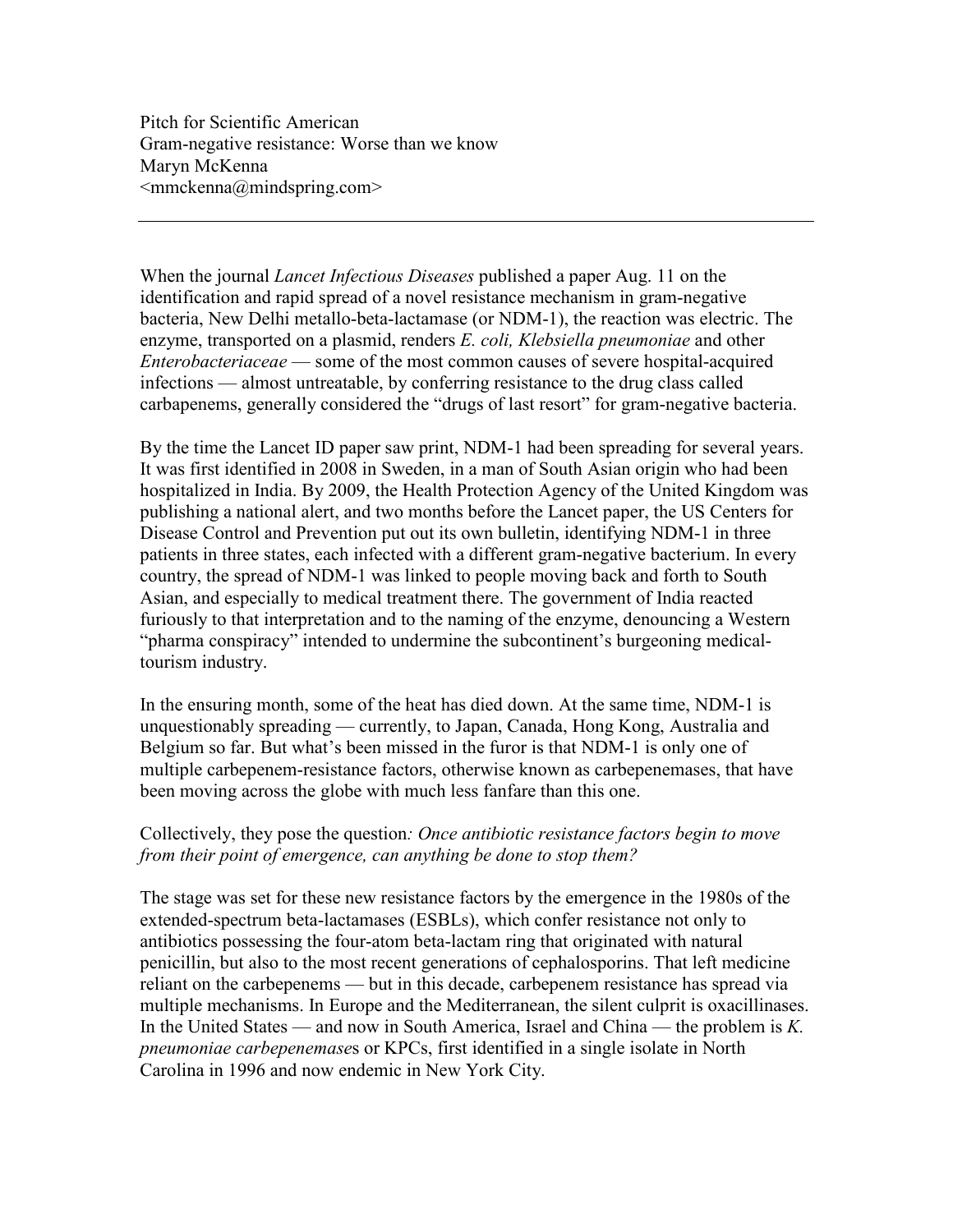Why is this wave of carbepenem resistance, of which NDM-1 is just the most recent, so "worrying" and "insidious," to use papers' own language? Because carbepenemases are fostered by a unique array of conditions:

- They were originally found in bacteria that are common human gut flora, and therefore evade surveillance and can be carried undetected across borders.
- They spread easily via mobile genetic elements, between bacterial genera but also across classes (as vancomycin resistance did in the 1990s from Enterococcus to S. aureus, creating VRSA).
- They are spreading with particular speed in countries where antibiotics are easily accessed over the counter; before NDM-1 emerged, other carbepenemase resistance was flagged by researchers in India.
- They confer very high-level resistance, a particular problem for gram-negative bacteria, for which almost no new drugs are in the pipeline because they are more complex to develop than drugs for gram-positives.

The story of carbepenemases touches problems of population movement, disease surveillance, antibiotic misuse, healthcare economics and market conditions for drug development. It describes a more profound challenge that the battle to control MRSA, considered the leading organism in the international epidemic of drug resistance. And without exaggeration, it raises the possibility that the 70 years of the antibiotic miracle may be coming to an end; for most carbepenem-resistant strains, only a few older and highly toxic drugs still work, and for one strain of NDM-1, no drugs work at all.

--

Maryn McKenna is the author of *SUPERBUG: The Fatal Menace of MRSA*, a narrative account of the 50-year history of drug-resistant staph, published in March 2010 by Free Press/Simon & Schuster. She is a journalist for national magazines and a former staff member at the Center for Infectious Disease Research and Policy at the University of Minnesota. Previously, she was the senior medical writer at the Atlanta Journal-Constitution, where she was the only US journalist assigned to full-time coverage of the CDC. She is also the author of BEATING BACK THE DEVIL: On the Front Lines with the Disease Detectives of the Epidemic Intelligence Service (Free Press 2004).

--

## Papers likely to be referenced in this article:

Emergence of a new antibiotic resistance mechanism in India, Pakistan, and the UK: a molecular, biological, and epidemiological study Karthikeyan K Kumarasamy MPhil, Mark A Toleman PhD, Prof Timothy R Walsh et al. The Lancet Infectious Diseases - 1 September 2010 (Vol. 10, Issue 9, Pages 597 - 602) DOI: 10.1016/S1473-3099(10)70143-2